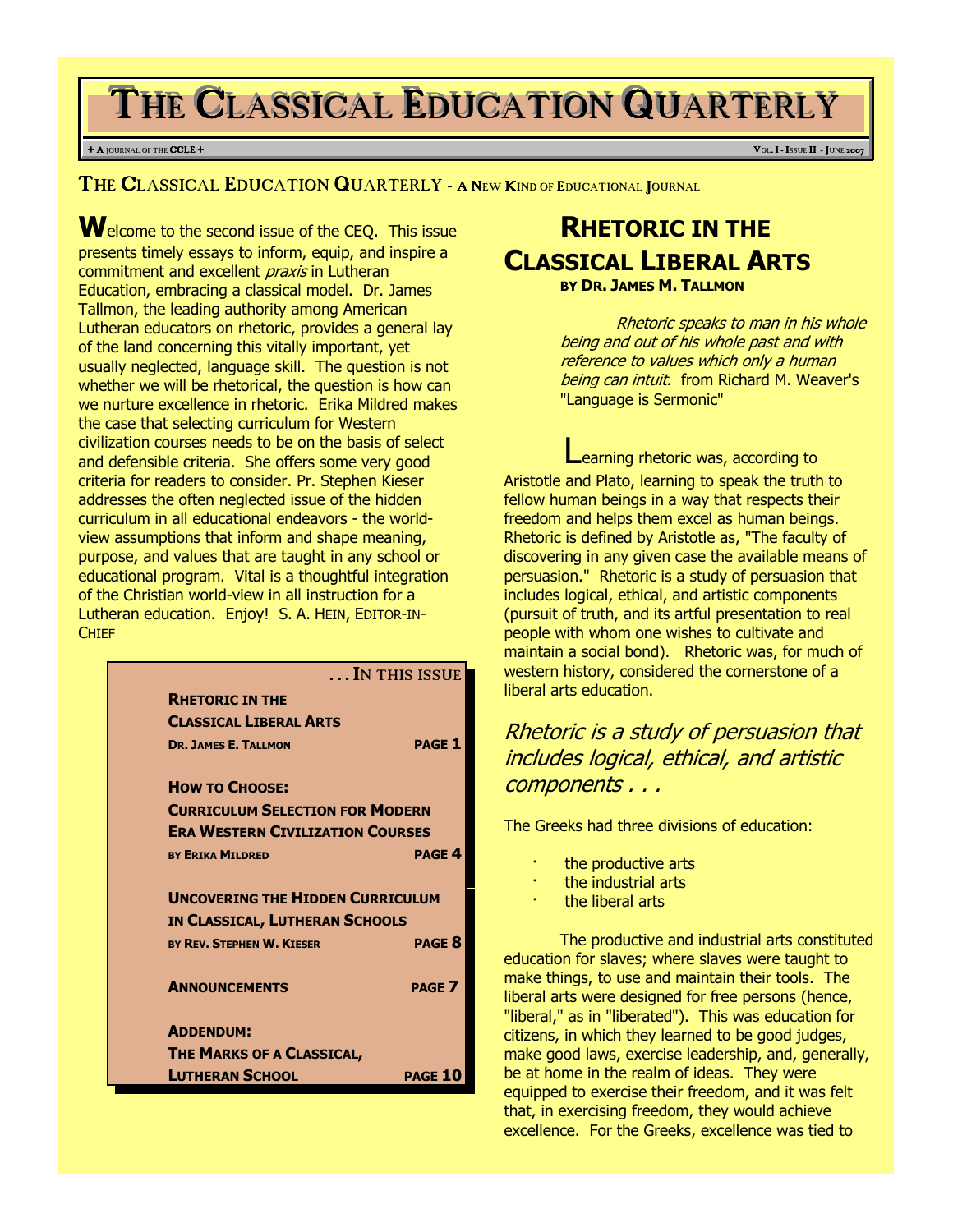telos and *entelechy*. That is, every creature has some work for which it was created (its telos), and it realizes its excellence by doing that for which it was created (entelechy). So, cheetah is built for speed, and it realizes its excellence in running. Each creature has its particular excellence: the excellence of the ant is its organization, the excellence of the elephant is its size, and so on. What do you suppose the excellence of the "rational animal" would be? Right! To think, to reason, to analyze, and to persuade. In short: to be at home in the realm of ideas. But, human excellence must be acquired by means of art in order to fully appropriate the aim of liberal education. Why?

Because everyone already thinks, persuades, and communicates ideas. We do it intuitively! We can't help it; that's how God designed us. However, there's a big difference between intuition and art. In order to master any body of knowledge as an art, one must:

- 1. Define it
- 2. Break it into parts
- 3. Study the parts
- 4. Practice

Steps 1-3 entail laying a theoretical foundation. There are three questions one must ask in order to acquire a theoretical grasp of any given body of knowledge. "How is this part like that part?" (*genera*) "How is this part different from that part?" (differentia) Finally, one must integrate the knowledge: "How do the parts work together?" This is the process of systematically acquiring a theoretical account of the body of knowledge one wishes to master. This is Aristotle's modus operandi, in a nutshell. It is a common-sense, methodical approach to attaining an art; any art. (Which is, by the way, why they are referred to as "disciplines"). There is no substitute for theory when one aims to acquire an art. According to Joseph Dunne, Back to the Rough Ground (U of Notre Dame Press, 1993,) art (or, techne) is: "The kind of knowledge possessed by an expert maker; it gives him a clear conception of the why and wherefore, the how and the with what of the making process and enables him, through the capacity to offer a rational account of it, to preside over his activity with secure mastery" (p. 9). Secure mastery of such practical arts is the "stuff" of liberal arts education.

There is no substitute for theory when one aims to acquire an art.



Along the road to mastering rhetoric, one acquires also the habit of reasoning well. Not only the art of speech-making, but also the mental habits one must cultivate in order to address practical matters with wisdom and eloquence (rhetorical reasoning). When Dorothy Sayers noted that the trivium are taught as tools while the quadrivium are subjects, she likely had in mind this Aristotelian view of rhetoric

## Rhetoric is not so much a body of theory to be mastered as a power to be cultivated.

The question at the heart of liberal education is, "What knowledge must we have in order to be fully human?" (see Wayne C. Booth's "Is There Any Knowledge That a Man Must Have?"). As one practices rhetorical reasoning until it becomes "second nature" or *habitus* (habit), one realizes human excellence. That is why, in its golden age, rhetoric was considered the "most humane of the humanities." An illustration will go a long way in helping explain this famous assertion of Richard M. Weaver:

Aristotle begins his Rhetorica by asserting that rhetoric is a counterpart of dialectic. What he means by this is that rhetoric and dialectic are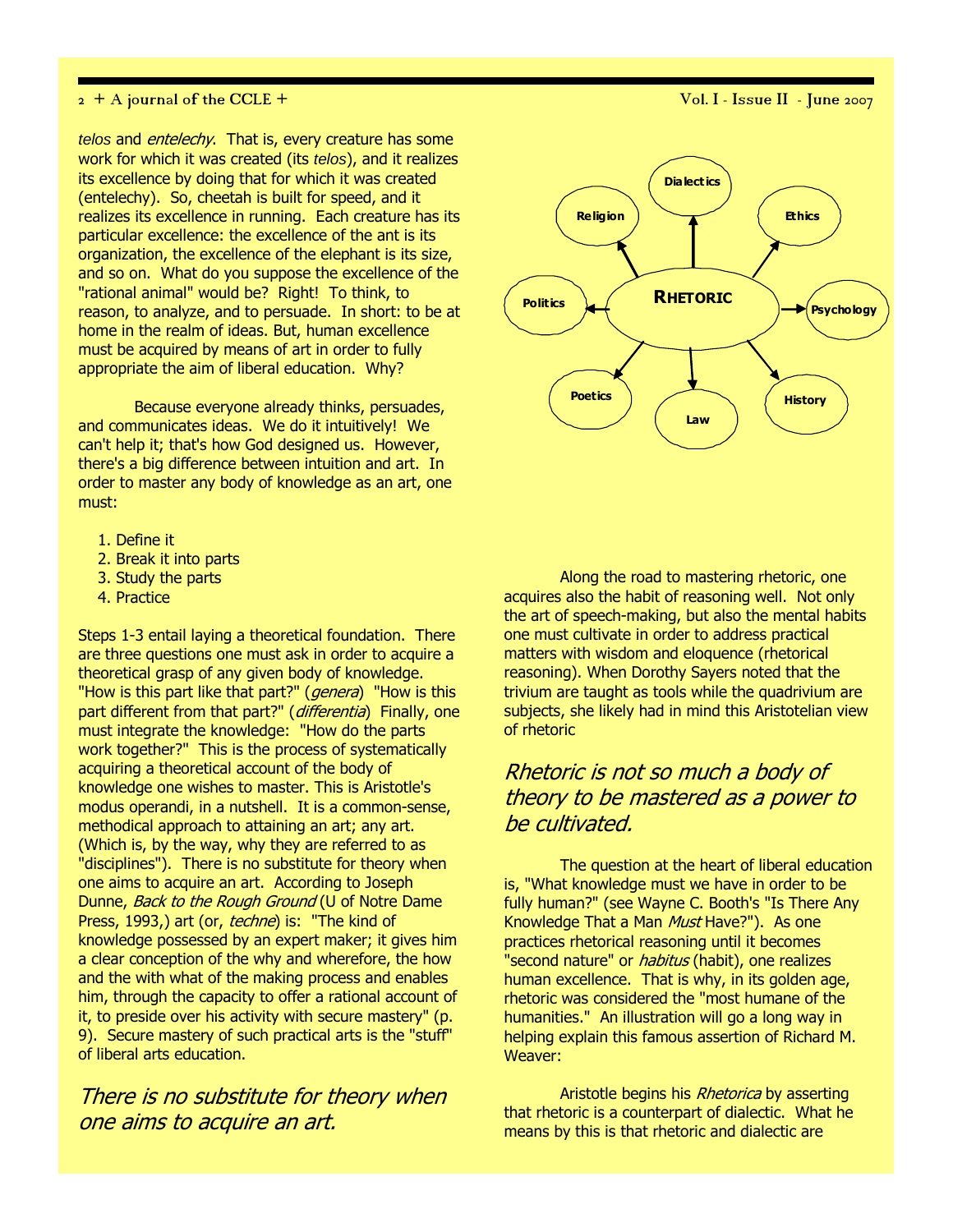parallel faculties; they have no subject matter of their own, they deal with similar matters and share a common root. (The reader will find a more fully developed discussion of the relation of dialectic to rhetoric in these pages of a future issue.)

Aristotle also notes that rhetoric is a counterpart of ethics insofar as one ought to rightly relate to one's audience. One ought to speak truthfully, exercise goodwill toward the audience and so on. Aristotle's take on ethics also results in some of the earliest reflections on psychology. Why? Because, in order to rightly relate to an audience, one must first understand "what makes people tick" in general, and one must also do a bit of audience analysis. Not that one must learn to "tickle the ears" of the audience, but it is impossible to persuade an audience that has been alienated. As a result, Aristotle spends a great deal of time in his treatise discussing, for example, various temperaments and the types of argument that would appeal most to each. So dialectic, ethics, psychology and rhetoric are all closely related.

In the Roman era, rhetorical doctrine was kept alive primarily in the law schools. Rhetorical training was the means of equipping one to plead one's case. Similarly, in the Middle Ages, if it hadn't been for training in hermeneutics and homiletics, equipping priests to teach and preach the good news, rhetoric may have been lost to the West.

Of course politics and rhetoric have always been closely associated (which explains, to some extent, why rhetoric has a negative connotation today!) Congress is a "deliberative body." What does a deliberative body do? They argue the relative merits of competing policy proposals . . . an utterly rhetorical enterprise.

Poetics is the study of style. In order to give one's arguments substance, they must have both style and historicity. In other words, it is not as powerful to argue for, say, a dam project, by means of abstract arguments regarding hydro-electric power and the wonders of engineering as it would be to compare the proposed project with what has been done in similar situations in the past. Likewise, a "bare bones" argument will not carry as much weight as one that evokes vivid images in the imagination of the auditor.

Poetics is the study of style. In order to give one's arguments substance,

## they must have both style and historicity.

Consider these relations, in toto. Rhetoric either depends upon, or is highly implicated in, all these practical arts, and they are all very humane studies. That is the sense in which rhetoric was considered, for most of the past 2,500 years, at various times in its development, the Queen of the Liberal Arts, the cornerstone of liberal education, and, as Weaver puts it, "the most humanistic of all the disciplines."

(DR. JAMES TALLMON IS A PROFESSOR OF RHETORIC AT PATRICK HENRY COLLEGE, IN VIRGINIA AND A SPEAKER IN DEMAND ON THE IMPORTANCE OF RHETORIC IN CLASSICAL, LUTHERAN EDUCATION)

## ... ABOUT CCLE

THE PURPOSE OF THE CONSORTIUM FOR CLASSICAL & LUTHERAN EDUCATION IS TO PROMOTE, ESTABLISH, AND EQUIP INDIVIDUALS AND SCHOOLS COMMITTED TO CONFESSIONAL LUTHERAN DOCTRINE AND A CLASSICAL APPROACH TO EDUCATION.

**THE CONSORTIUM AND EVERY MEMBER** ACCEPTS WITHOUT RESERVATION THE CANONICAL BOOKS OF THE OLD AND NEW TESTAMENTS AS THE INSPIRED AND INERRANT WORD OF GOD AND ALL THE SYMBOLICAL BOOKS OF THE EVANGELICAL LUTHERAN CHURCH AS A TRUE EXPOSITION OF GOD'S WORD.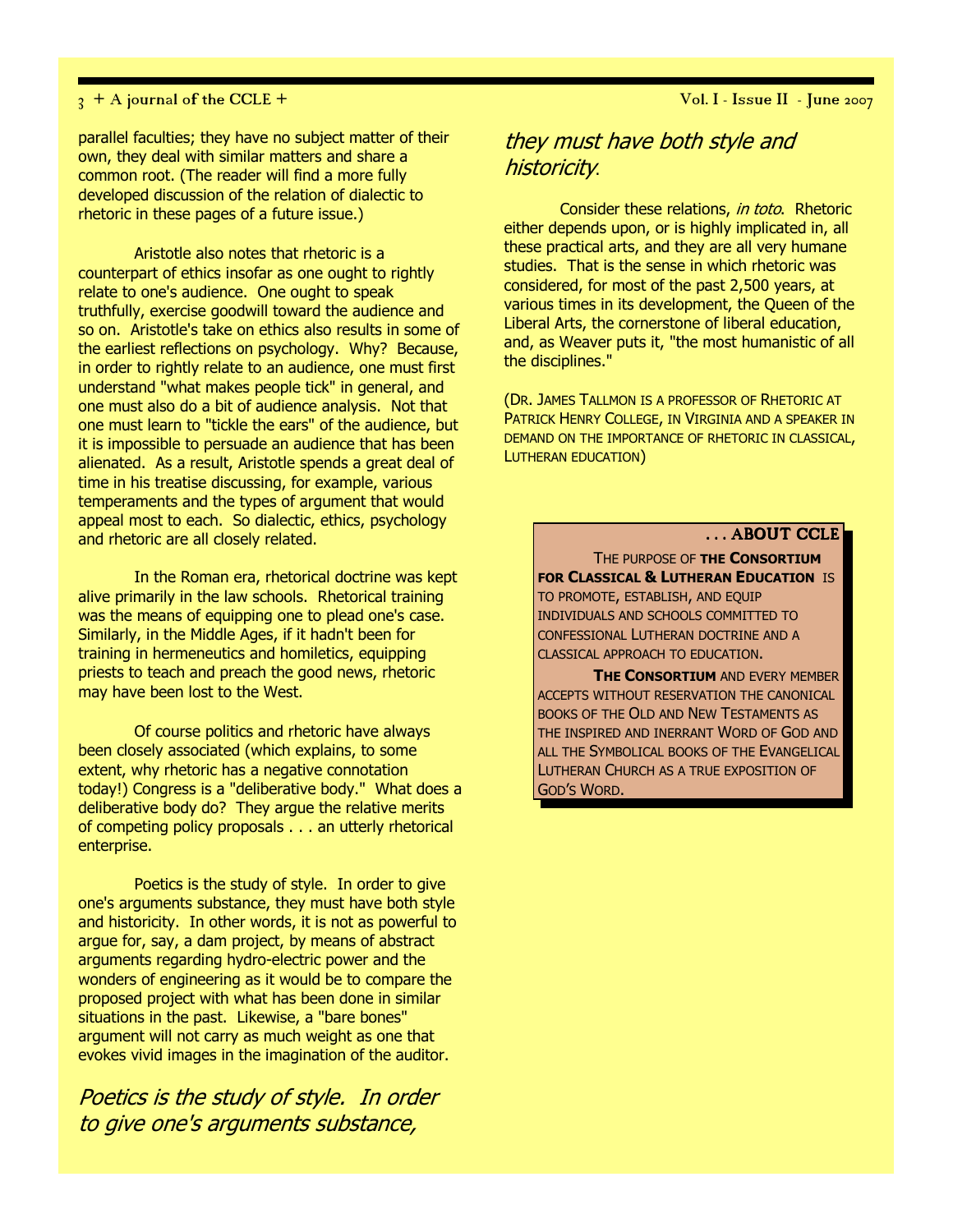| <b>EDITORIAL STAFF OF</b>         |                                          |  |
|-----------------------------------|------------------------------------------|--|
| THE CLASSICAL EDUCATION QUARTERLY |                                          |  |
| <b>EDITOR-IN-CHIEF</b>            | a a shekarar 200<br>DR. STEVEN HEIN      |  |
| <b>DEPARTMENT EDITORS</b>         |                                          |  |
| <b>THE SCIENCES</b>               | DR. ROSS BETTS                           |  |
| <b>THE TRIVIUM</b>                | <b>DR. JAMES TALLMON</b>                 |  |
|                                   | EDUCATIONAL PHILOSOPHY PR. WILLIAM HEINE |  |
| <b>ADMINISTRATION</b>             | <b>PR. STEPHAN KIESER</b>                |  |
| <b>LANGUAGES</b>                  | DR. E. CHRISTIAN KOPFF                   |  |
| <b>ON-THE-FRONT-LINES</b>         | <b>SUSAN TUCKER</b>                      |  |
|                                   | <b>PR RICHARD GAUB</b>                   |  |
| <b>WESTERN CIVILIZATION</b>       |                                          |  |
| (HUMANITIES)                      |                                          |  |
| THE CLASSICAL WORLD               | <b>KATHI FFN HFIN</b>                    |  |
| <b>ANCIENT &amp; MEDIEVAL</b>     |                                          |  |
| <b>WORLD</b>                      | PR. JOHN & ANGELA HILL                   |  |
| <b>RENAISSANCE &amp;</b>          |                                          |  |
| <b>REFORMATION ERA</b>            | DR. KENT HEIMBIGNER                      |  |
| <b>THE MODERN ERA</b>             | <b>ERIKA MILDRED</b>                     |  |
| <b>BOOK REVIEW EDITORS</b>        |                                          |  |
|                                   | PR. ROBERT SCHAIBLEY                     |  |
|                                   | <b>NATE BOHLMANN</b>                     |  |

## HOW TO CHOOSE: CURRICULUM SELECTION FOR MODERN ERA WESTERN CIVILIZATION COURSES BY ERIKA MILDRED

Introduction:

"Water, water everywhere, / and not a drop to drink," writes Samuel Taylor Coleridge in his prophetic poem "The Rime of the Ancient Mariner."<sup>1</sup> And, though these words contextually represent a character's woeful state as he remains bound in unrepentant sin, stretched only slightly beyond its

original scope and intention, they become a powerful statement of the state of affairs in curriculum selection for Western Civilization in the Modern Era. From the late 1700's through the present day, written discourse, be it philosophy, history, or literature, appears to have steadily declined, especially in the realms of morality, objectivity, truth, and intrinsic value. To compound matters, if there has been a decline in the quality of texts, there has been an inversely proportional explosion in quantity – created steadily with the continued development and use of printing presses and publishing companies and exponentially with the rise of technology and the development of the cyberworld.

## How does one select great texts worthy for Christian young people? What criteria should be in place when choosing modern texts?

The questions then for any teacher or parent to ask and then definitively to answer are these: How does one select great texts worthy for Christian young people? What criteria should be in place when choosing modern texts? Should students be required to read all that their public school counterparts read, and if so, why? How does one adequately prepare a Christian mind on one hand to guard and protect itself from the abundance of profanity, relativism, and secularism so prevalent in modern texts today, while at the same time, to expose that same mind to the philosophies, discourses, and thoughts of modern Western civilization so that he or she can make an articulate defense of the Christian faith?

These are not easy questions to answer, but for those involved in Classical Christian education, it is imperative that answers be sought. We ought be encouraged – in some ways, our struggle to seek and to find great written works is nothing new. Throughout history, people have sought after the great thinkers and writers, emulated their works, cherished and protected them throughout the ages. Like Chaucer's Parson in The Canterbury Tales, we seek to "Taketh the fruit, and lat the chaf be stille."<sup>2</sup> But what is the "fruit" of the Modern Era? Unlike selecting texts from earlier epochs in Western civilization, we do not have the principal criterion of time with which to sift through the volumes, yet sift we must, for the "chaf" of this era is abundant.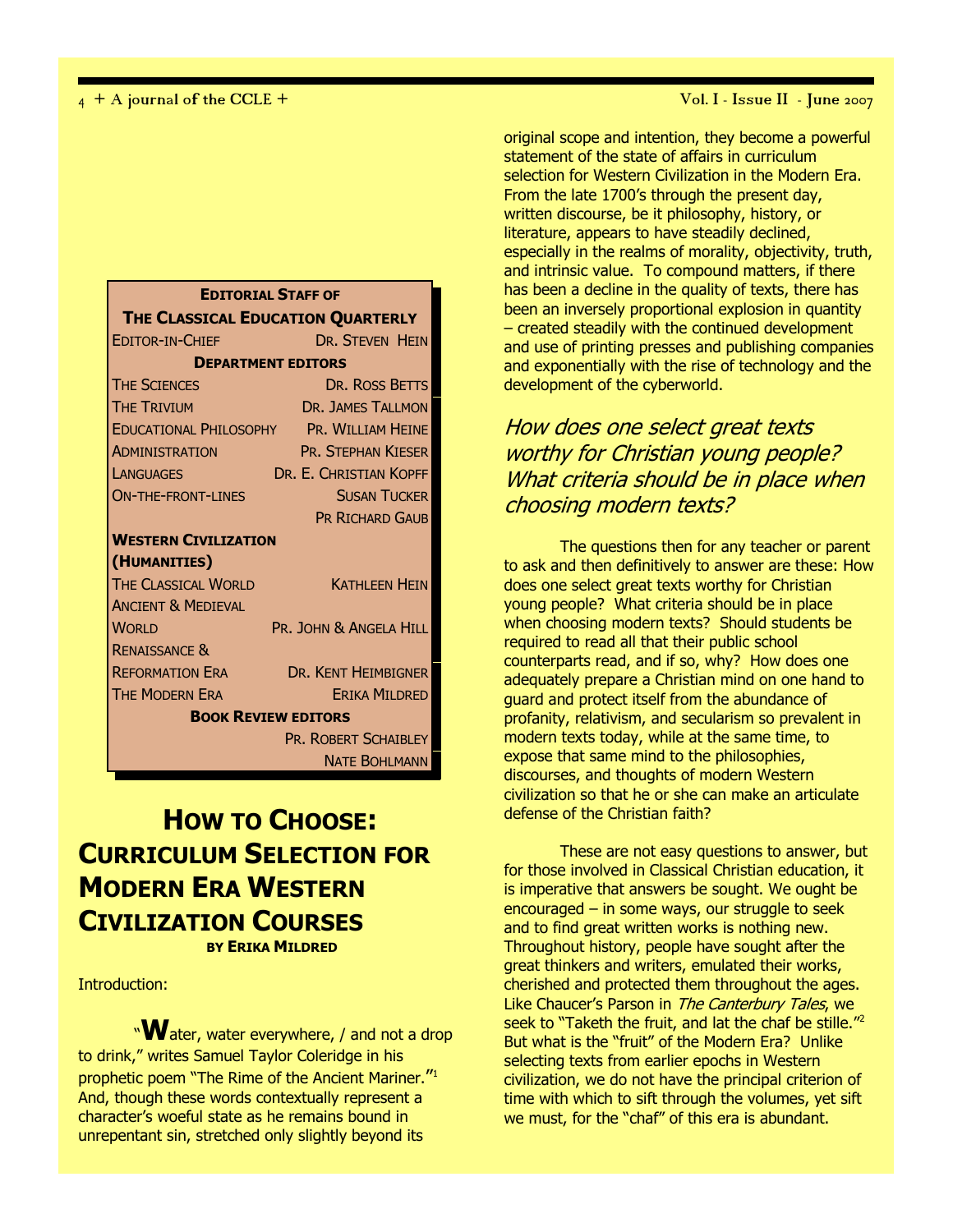## $5 + A$  journal of the CCLE +  $\overline{V}$  val. I - Issue II - June 2007

What I propose in the remaining paragraphs are the criteria I have used to select student readings for the modern era in Western civilization. My hope is that these criteria be used not as absolutes but as a platform for pedagogical discussion and discourse, that these criteria be refined and revisited often, and that we as educators be ever mindful of the "chaf" that can for awhile disguise itself as "fruit" and have the patience and diligence and discipline to weed it out.

#### Criterion 1: Horizontal and Vertical Integration

In educational circles we speak of the importance of both horizontal and vertical integration as integral to academic development. The parsing of education into forty-five or fifty minute components (or even sixty-minute or ninety-minute components) we call academic subjects can condition a student to believe that learning about God's marvelous world is a series of truncated events, unrelated to one another. It is the stage set for many students as early as three or four years of age, and it is what prompts comments such as "This is history class. Why do we have to write in complete sentences?"

Naturally, students, whether in home-school, a classical school, a parochial school, or a public school, will all to some degree develop this attitude of disintegration between academic subjects. It is inevitable, for none of us can study everything at once. And, I am not arguing for the dissolution of academic subjects. Intensified, consistent focus on a specific group of related tasks over a prolonged period of time is the only way to develop mastery over those tasks. However, because we as educators must break down knowledge into manageable pieces for students to read, study, and inwardly digest, we must also help them synthesize these components together again into the one body of knowledge from whence the pieces came, and one effective way to do this is through horizontal integration.

Thus, when selecting texts, one must have this horizontal balance in mind so that students intuit the fact that the body of knowledge we call "Western Civilization: Modern Era" is simply a microcosm of all human thought.

In the academic subject we call "Western Civilization: Modern Era," horizontal integration means the intentional use of works by modern philosophers, historians, authors, grammarians, mathematicians, scientists, artists, and theologians. Thus, when selecting texts, one must have this horizontal balance in mind so that students intuit the fact that the body of knowledge we call "Western Civilization: Modern Era" is simply a microcosm of all human thought. To become overly focused in any one of the areas will, over time, cause a skewed understanding by students of Western civilization. They will be unable to fully participate in and (eventually in their adult lives) to contribute to the "great conversation," for they will think of Western civilization simply as a fancy name for only history, for only philosophy, or for only whatever subject received primary focus in your textual selection process.

We as educators must at the same time be conscious of vertical integration: the connection of subject matter to that which has come before it. This means that the intentional selection of texts does not start in the modern era; rather, whether at a school department meeting or around a kitchen table with your spouse, the entire Western civilization curriculum – from the ancient era to the modern – must be selected carefully. If both horizontal and vertical integration along with the chief criterion of withstanding the test of time have been applied to all eras that precede the modern era, curriculum selection for the most recent works actually becomes less daunting, even without the criterion of historical longevity.

#### Criterion 2: Literary Allusion

Literary allusion is a branch from the tree of vertical integration, so I think it fitting to explain this criterion next. As Sir Isaac Newton once said, "If I have seen further, it is by standing on the shoulders of giants." Great thinkers stand on the broad shoulders of others who have thought before, and they use the thoughts of the past as a steppingstone to their own thoughts. Indeed, even this quotation itself is evidence of this, for as early as circa 1130, Bernard of Chartres states, "We are like dwarfs standing upon the shoulders of giants, and so able to see more and see farther than the ancients."<sup>3</sup> As one intentionally selects written works with an eye on vertical integration, one will notice that the authors of these works have done the same thing. This referencing by an author to another's words,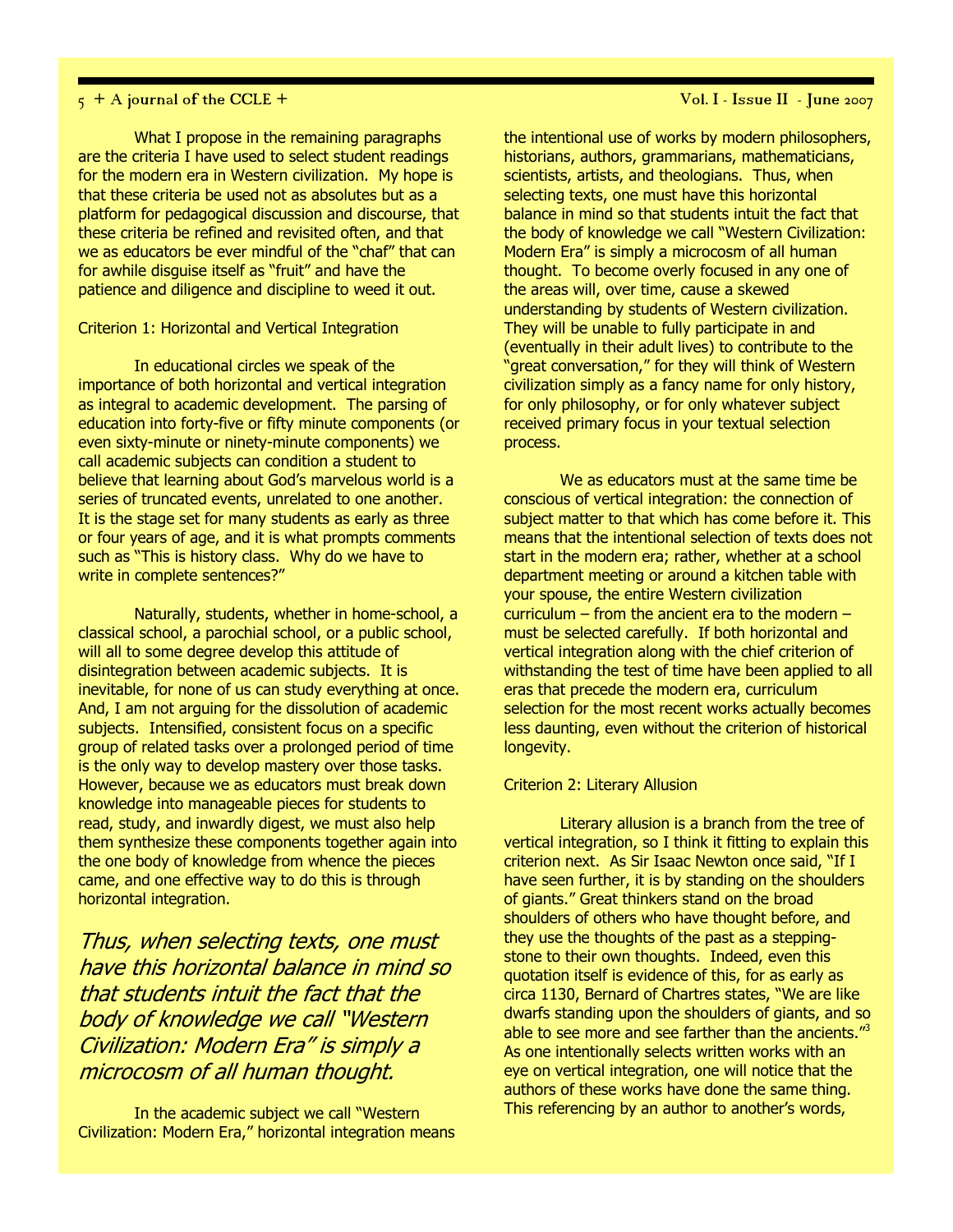works, or philosophical bents is known as literary allusion.

## Hence, as you select works to study in the modern era, first make sure that they make reference to what past writers and thinkers have said . . .

While literary allusion is talked about most prevalently among teachers of literature, it is a rhetorical device that is applied beyond the scope of literature alone. Hence, as you select works to study in the modern era, first make sure that they make reference to what past writers and thinkers have said, be it philosophically, historically, theologically, scientifically, mathematically, or artistically. Secondly, this criterion would be a great tool for analysis to teach your students of Western civilization as well. Again, this helps de-fragment the body of academic knowledge through vertical integration and also starts to put into place for students the understanding that there is a set of standards to apply to all written discourse, and through the applications of such standards, some works are deemed greater or lesser than others.

## Criterion 3: World-view

This is probably the most important criterion to apply when selecting works to read in the modern era. It is imperative that before any study in Western civilization commences – especially when covering modern works – students must be taught about the philosophical fabrics that are woven together into the tapestry of a person's world-view.

## Thus, any course covering the modern era of Western civilization should start with an overview of world-views . . .

While one does not want the entire course to be one of philosophy for the reasons aforementioned in the section on horizontal integration, nevertheless, an overview of philosophy and major philosophical worldviews of the modern era are probably the best places to start so that students develop a framework upon which to hang all of the course readings covered. Once students have a basic grasp of modernism, postmodernism, relativism, existentialism, humanism, socialism, romanticism, and the other "isms" that run through much of that which has been written in the

last two hundred and thirty years, they can begin to understand the dominant anti-Christian world-views that plague our society today, develop and articulate arguments against such world-views, and strengthen and defend the Christian world-view that they share and hold dear. Thus, any course covering the modern era of Western civilization should start with an overview of world-views, using texts such as Veith's Postmodern Times or Barzun's From Dawn to Decadence as a reference.

With an understanding of competing worldviews firmly in place, the entire study of the modern era can then be scrutinized and analyzed through this critical approach. The issue of painstakingly trying to find only readings with a Christian worldview soundly attached (which is next to impossible in the modern era) is no longer necessary. Indeed, one now can expose students to works with questionable world-views but deemed pillars by secular academia because students are equipped to analyze and judge said works with intelligence and vigor. Students in a Christian, classical setting can still study the canon of works needed for college preparation and will actually have an advantage over their progressively educated peers since they will know which philosophies are prevalent and how to articulately argue against such modern and postmodern mindsets.

Indeed, one now can expose students to works with questionable worldviews but deemed pillars by secular academia because students are equipped to analyze and judge said works with intelligence and vigor.

## Criterion 4: Defensibility

Finally, while the criterion of world-view is the most important, it is crucial that we save defensibility for last. This is my "catch-all" criterion, my final sieve in my "chaf "purging endeavors. Even with horizontal and vertical integration, allusion references, and an understanding of world-view firmly in place, we as educators must be able to defend each written piece we select. Allow me to illustrate the importance of this criterion with an experience from my past.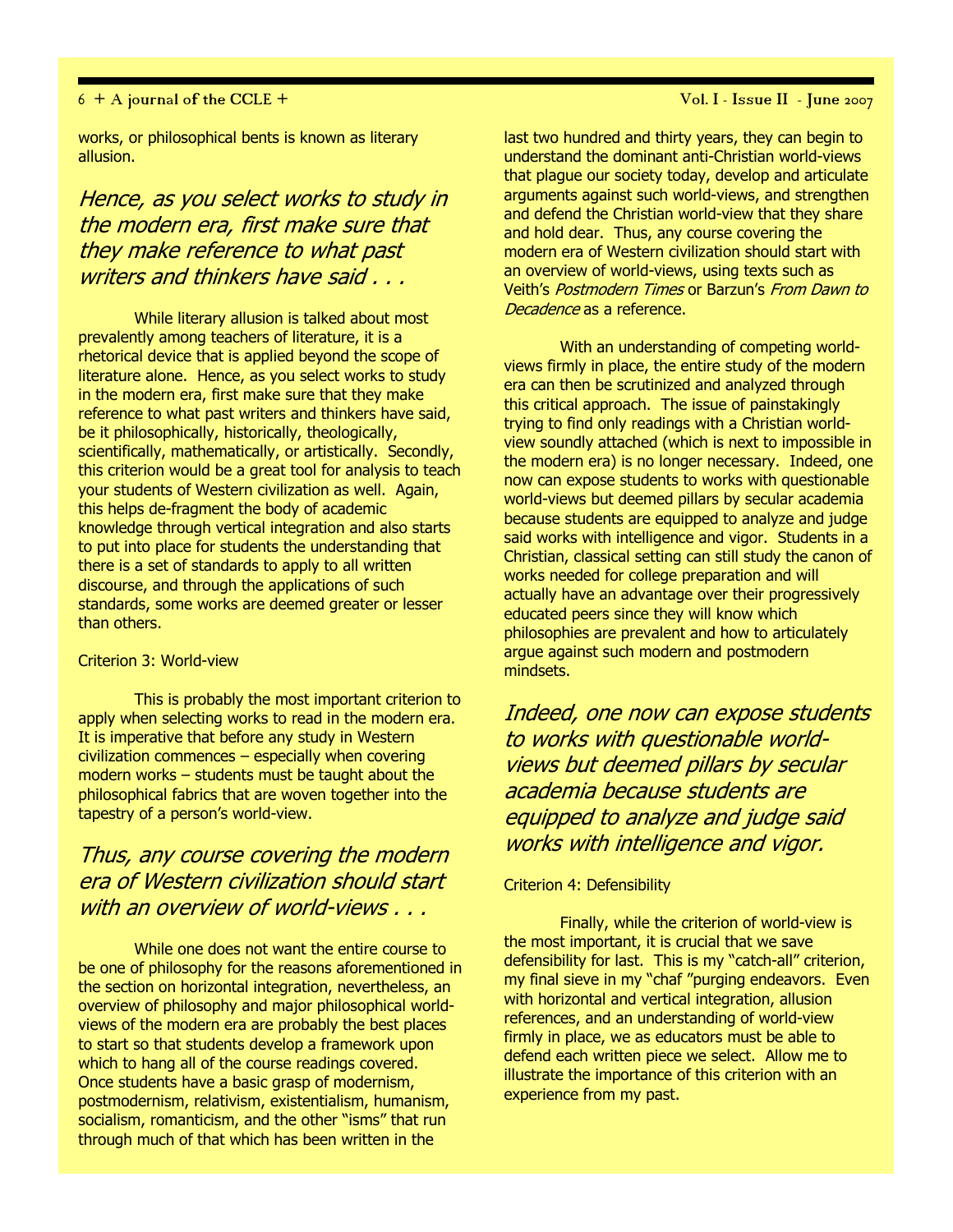In my younger teaching years, I had a parent dislike my selection of William Golding's Lord of the Flies. I had not yet realized the importance of this key criterion in my text selections, and because I could not articulate clearly to the parent why we were reading the novel, I had to create a separate novel assignment for that one student while the rest of the class read Golding's novel.

I am grateful to have learned that lesson early on in my life as an educator. I can now say that Golding's novel is imperative to any study of the modern era in Western civilization, for The Lord of the Flies is a work that clearly demonstrates the reality of original sin. It argues against the romantic notion that children are born innocent and flourish on their own when left to play and explore life without the influence of rules, boundaries, and laws of adults, and while failing to show the cure for sin in the saving work and death of Jesus Christ, the novel poignantly and symbolically displays our need for a savior. In a world in which young people are bombarded by the message that they are their own gods, that they do not need a savior, that they are invincible, or that they have no need for external rules and regulations, Golding's allegory is every bit as important for Christian young people to study as Plato's, Dante's, or Bunyan's.

## **Conclusion**

This parent was not wrong to have asked for a defense of the work I selected; in fact, she deserved to hear a defense articulated. Whether the objection comes from a parent or an inquisitive youngster with the proverbial "But why?" it is our job as educators to have an answer other than "Because I said so," at least with regard to curriculum selection. As you select works in the modern era for your children, whether in your classroom or at home, be sure you are prepared to give a defense for the works you have selected. I challenge you to establish and to use criteria in your selection process – be they the ones aforementioned or your own, and, once criteria are established, they should be reviewed and revisited often. Moreover, if you teach middle school or high-school students, share your criteria with them, and help them to see the importance of viewing works in the modern era through a set of critical standards. As we press on together in our ever-increasing secular society, we surely can find ways to purify and filter the somewhat pungent waters found in Western civilization in the modern era and find those precious drops to drink.

(ERIKA MILDRED HAS BEEN A CLASSICAL CHRISTIAN EDUCATOR FOR EIGHT YEARS. CURRENTLY, SHE PROVIDES PUBLIC AND HOME-SCHOOL STUDENTS AND PARENTS WITH TUTORING AND CURRICULA DEVELOPMENT PROGRAMS THROUGH HER OWN BUSINESS T.E.A.C.H. – TUTORING ENRICHMENT AND CURRICULA HELP. MRS. MILDRED ALSO SERVES ON THE CEQ EDITORIAL BOARD)

#### **Notes**

- 1. Samuel Taylor Coleridge. "The Rime of the Ancient Mariner." The Norton Anthology of English Literature: Volume 2. Ed. M. H. Abrams (New York, W. W. Norton & Co.,1993): 330 – 346.
- 2. Geoffrey Chaucer. "The Canterbury Tales." The Norton Anthology of English Literature: Volume 1. Ed. M. H. Abrams. (New York, W. W. Norton & Co., 1993): 192.
- 3. Aerospaceweb. "Giants." 5 May 2007 <aerospaceweb.org.> (Aerospaceweb. 2007).

## **CCLE VII**

## **2007 National Conference**

**The Consortium for Classical & Lutheran Education**

Theme: Clearly Classical - Purging Progressivism

Dates: June 26-28, 2007 Place: Messiah Lutheran Classical Academy (www.mlgs.org) Keller, Texas Cost: \$75/person Registration Fee (CCLE Members: \$50)

For more information, please contact Pr. Bill Heine at billheine@Quest.net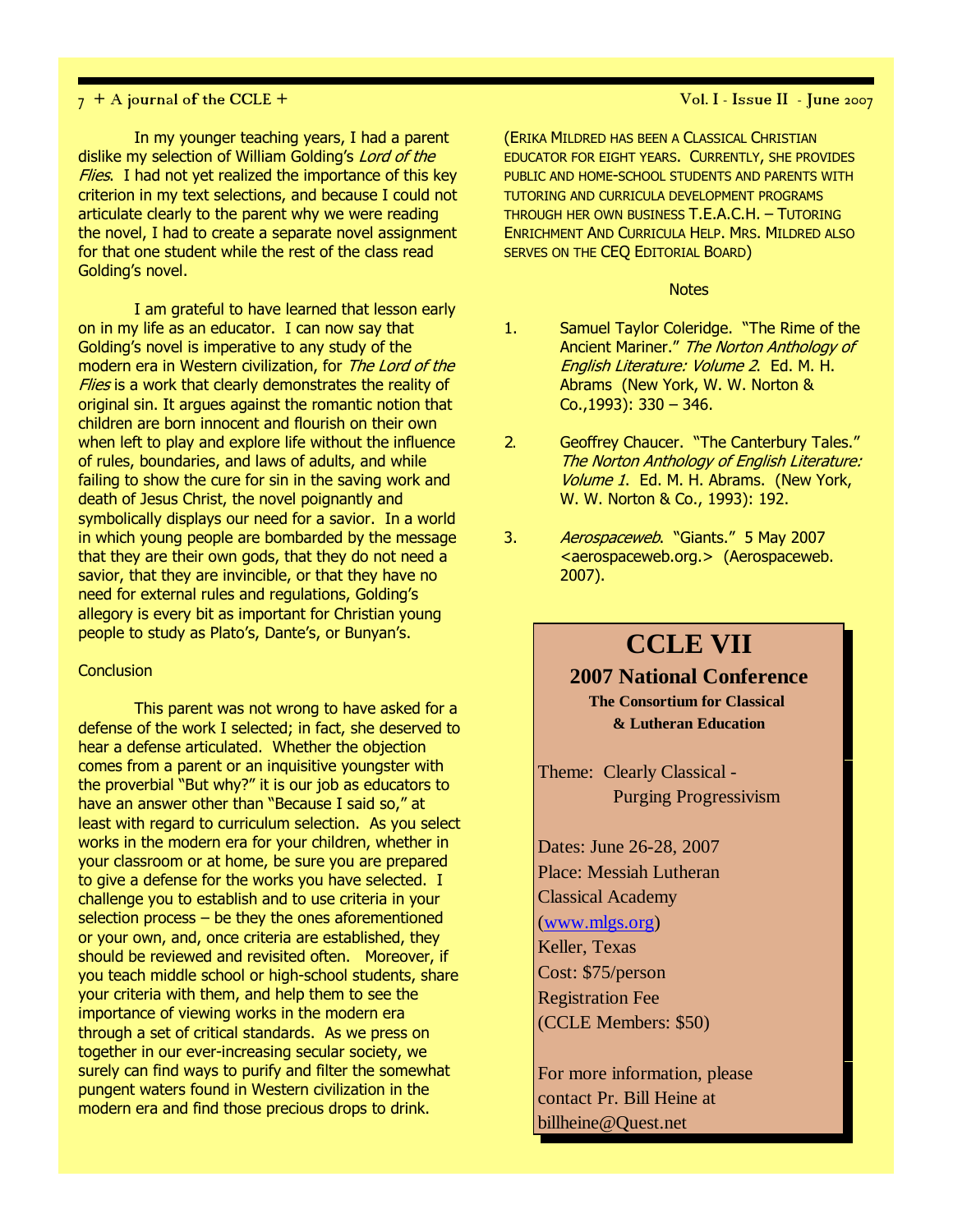## UNCOVERING THE HIDDEN CURRICULUM IN CLASSICAL, LUTHERAN SCHOOLS BY REV. STEPHEN W. KIESER

"Hidden curriculum" is a term that boasts a fairly recent intrusion into educational jargon. Those who use the term often wish to express the idea that schools are busy doing more than teaching an assigned, premeditated, stated, un-hidden curriculum. To explore a school's hidden curriculum is to delve into the basic values and presuppositions that undergird the educational endeavor but are not necessarily identified by those who teach and administrate. A school's hidden curriculum includes social implications, political underpinnings, cultural influences, and even theological assumptions of every activity and non-activity in an educational setting.

A school's hidden curriculum includes social implications, political underpinnings, cultural influences, and even theological assumptions of every activity and non-activity in an educational setting.

"Hidden curriculum" might also be understood as "world-view." James Nickel in Mathematics: Is God Silent? has suggested that "a world-view is a network of presuppositions not authenticated by the procedures of natural science, a perspective through which everything in human experience is interpreted and human reason is guided… these presuppositions are the filters through which every aspect of knowledge and the experiences of life are understood and interconnected." Hidden curriculum is world-view applied to education. Those interested in the hidden curriculum ask questions such as: What presuppositions are active in the learning process? How can these presuppositions be detected? What specific actions or rituals are adhered to by those adhering to specific presuppositions? Are the presuppositions beneficial to the educational task?

## Hidden curriculum is world-view applied to education.

The concept of hidden curriculum has been applied to education in different ways by such notables such as John Dewey, Phillip Jackson, Benson Snyder, Michael Harlambos, and John Taylor Gatto. For example, while Dewey used the idea to promote his prodemocratic perspectives in *Democracy and* **Education, Gatto uses the same concept to** radically criticize compulsory education in his book Dumbing Us Down: The Hidden Curriculum of Compulsory Schooling.

The hidden curriculum is thought to be discovered primarily through the scientific process. Specifically, all concrete forms used in education must be evaluated for some hidden presuppositions. These concrete forms may include teaching methodologies, student-toteacher and teacher-to-student verbal and nonverbal interactions or lack thereof, and curricular resources employed or avoided. The goal then is to take what is observable and from those things decode values, attitudes, presuppositions (a world-view) that are being transmitted to the learner, often unintentionally by the teacher or school system.

While attending a synodical college as an undergraduate student who desired to teach in a Lutheran school, I was drilled in the concept of hidden curriculum. Later, while earning my administrator's endorsement from another synodical college, I encountered the topic again in a similarly rigorous fashion. We were taught various strategies in identifying the hidden curriculum. The primary strategy was teacher observation. The idea was that if a teacher could be observed by an "unbiased" outsider (is that really possible?), he might become aware of habits and activities that were rooted in specific presuppositions that he would have been unable to identify through selfawareness. Then came the arduous task of determining what presuppositions those actions implied. Interestingly, certain teacher activities were already presupposed as negative and others as positive. The evaluation process obviously had its own hidden curriculum.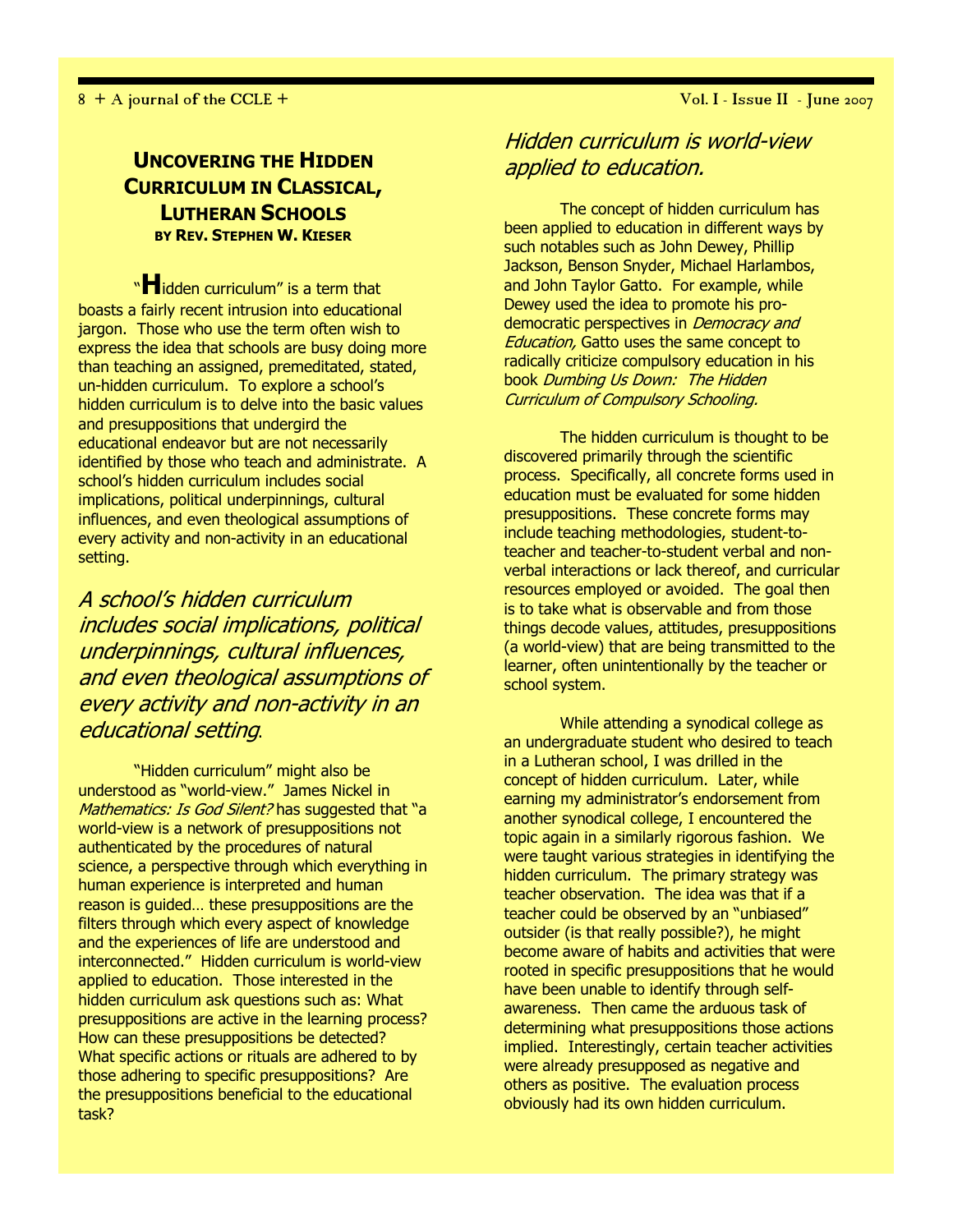#### $9 + A$  journal of the CCLE +  $\overline{V}$  vol. I - Issue II - June 2007

So what about the inherent, implied, or presupposed meaning of an action? Do actions have meaning apart from context or language? Is every action understood the same way by all who observe it? While at a recent lecture on liturgics, the speaker suggested that every action (or, ritual form) has its own meaning apart from language and context. To prove his point he recounted how a pastor had the ritual of taking a newly baptized baby and lifting it in the direction of the altar in silence. Later, someone asked the pastor why he offered the baby to God? "Hadn't God already made the child His own possession through the rite of Baptism without the lifting up of the child at the altar?" the parishioner asked. The parishioner understood the action of lifting the baby at the altar to be in conflict with the action of baptizing. The lecturer's point was that the parishioner understood the action of lifting up the baby to mean that the pastor was now offering the child to God since Baptism did not accomplish the task. When questioned about his ritual, the pastor gave no specific meaning behind why he lifted up the baby, only to say that he had seen it done by another pastor. Using the concept of hidden curriculum, it might be said that the pastor discovered through the observation of a parishioner that his action sent a presupposed message that was unintended.

Does the action of lifting up the baby at the altar have its own implied meaning apart from language and context? Not necessarily. An action without an assigned meaning (or miscommunicated meaning) may be given one or more meanings by an observer, based on the context and language surrounding the action. It is very possible that if the congregation who observed the pastor lifting up the child were to be questioned on what the implied meaning of the pastor's action was that each member might offer a different meaning. Even if the pastor had a specific meaning that he hoped to convey in lifting up the child, it may not be clear without a spoken or written explanation. Apart from clearly communicating via context and language, actions are often ambiguous, at best. Action, context, and language serve each other well in the task of communication.

At the same time, an action may not lend itself to convey a specific meaning. Uncontrolled, spontaneous dancing does not convey reverence

in worship. A mathematics teacher who shows up to class in a bikini does not convey that she has come prepared to teach fractions.

Sometimes, a specific action has a meaning that has been assigned in such an enduring way that to give the action a new meaning may not be possible. In Lutheran circles at one time, it would have been unthinkable to break the host during the administration of the Lord's Supper. Displaying a single middle finger to your students would not be the best action to express the Biblical truth of unity in the Trinity.

The curriculum need not be hidden only to be uncovered through a scientific process. Instead, Lutheran schools would be better served by ignoring the current hype over hidden curriculum. A better way to proceed is to determine first the world-view and curricular content that is desired and then identify the best actions to accomplish the task. In other words, education ought to be deliberate and focused, not hidden. Rather than proceeding with actions that have at best, implied meanings, the teacher chooses and deliberately executes predetermined actions or teaching methods that accomplishes a well-established, pre-determined un-hidden curriculum.

Thankfully, this educational task is not a new one, and sound, well-established actions have been beautifully linked to an education that has proven itself worthy of repetition and is uniquely Christian: classical, Lutheran education. The Consortium for Classical and Lutheran Education has developed the identifying "Marks of a Lutheran and Classical School." In this document, the three primary marks are as follows:

- The school confesses and incorporates a commitment to the Gospel of our Lord Jesus Christ in all aspects of its educational mission as it is taught and confessed in the inspired sacred Scriptures and the confessional writings of the Evangelical Lutheran Church.
- The school demonstrates a commitment to a classical approach to curriculum and instruction within the framework of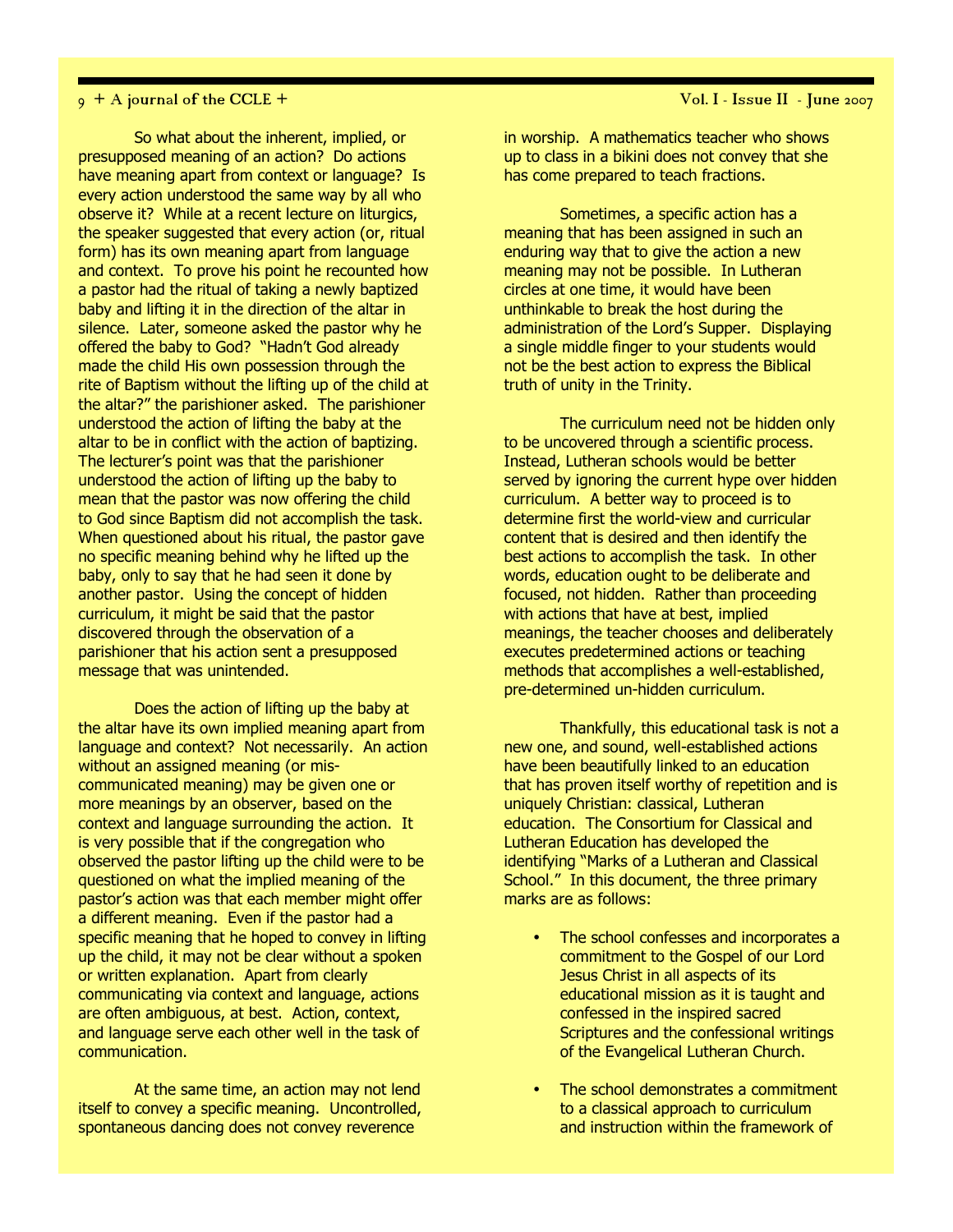### $10 + A$  journal of the CCLE +  $\sqrt{O(1 + A)}$  vol. I - Issue II - June 2007

its confessional, Lutheran character.

• The school's institutional governance establishes and expresses clearly articulated rules, regulations, and responsibilities that are in harmony with God's revealed orders of creation – for students, parents, and school staff.

With the undergirding world-view exposed, there is no guess work as to what teachers and schools must do. Teacher supervision no longer serves as the tool for discovery of the hidden curriculum, but rather serves to evaluate how well the teacher is implementing the school's clearly articulated world-view. The usefulness of school facilities; opportunities in music, art, and languages; as well as use of computers and other technology ; indeed, everything that happens or that doesn't happen, every idea and all decisions are evaluated on whether or not it accomplishes the stated "hidden curriculum."

With such a model we begin with stating the "hidden curriculum" of classical and Lutheran education and articulating it so that it is no longer hidden, but clear and concise. Theology and the educational task join hands to form the foundation from which all actions happen. Instructional methodologies in education must stand the test of this foundation. Teachers come to their students already aware of what activities are beneficial to learning and how these activities might be used in service to the Gospel for the neighbor.

(REV. KIESER SERVES AS PASTOR OF ZION LUTHERAN CHURCH, STORM LAKE, IA. HE ALSO SERVES ON THE BOARD OF DIRECTORS OF THE CONSORTIUM FOR CLASSICAL & LUTHERAN EDUCATION AND THE CEQ EDITORIAL BOARD)

## **ADDENDUM**

## MARKS OF A LUTHERAN AND CLASSICAL SCHOOL (CCLE POSITION STATEMENT)

I. The School confesses and incorporates a commitment to the Gospel of our Lord Jesus Christ in all aspects of its educational mission as it

is taught and confessed in the inspired sacred Scriptures and the confessional writings of the Evangelical Lutheran Church.

A. This faith commitment is explicitly articulated in the school's charter as expressed in the constitution and bylaws of the sponsoring congregation or governing body.

B. This faith commitment shapes -and is reflected in - the school's faculty, staff, instructional program, educational philosophy, and worship life.

1. Faculty and Staff confess and reflect this commitment in their personal faith, worship life, and professional service to the school.

2. A Lutheran, Christian worldview shapes, integrates and unites, the instructional programs of the school - its courses of study, educational resources, and priorities.

3. Catechesis - teaching of the faith with confession and prayer - is central in the instructional life of the school on all grade levels in accord with the school's confessional commitment.

4. Worship life uses and teaches the historic forms of liturgy and hymnody as they express and convey the gifts of the pure Gospel in Word and Sacrament.

C. A regular evaluative strategy is in place to continually evaluate the school's performance in light of its confessional commitments with established ways and means to implement improvement.

II. The school demonstrates a commitment to a classical approach to curriculum and instruction within the framework of its confessional, Lutheran character.

A. The school's curriculum and instruction is shaped on all levels by a pedagogy that nurtures the basic language skills grammar, logic, rhetoric - to progressively equip learners to carry out successfully their own inquiries into what is true, good, and beautiful.